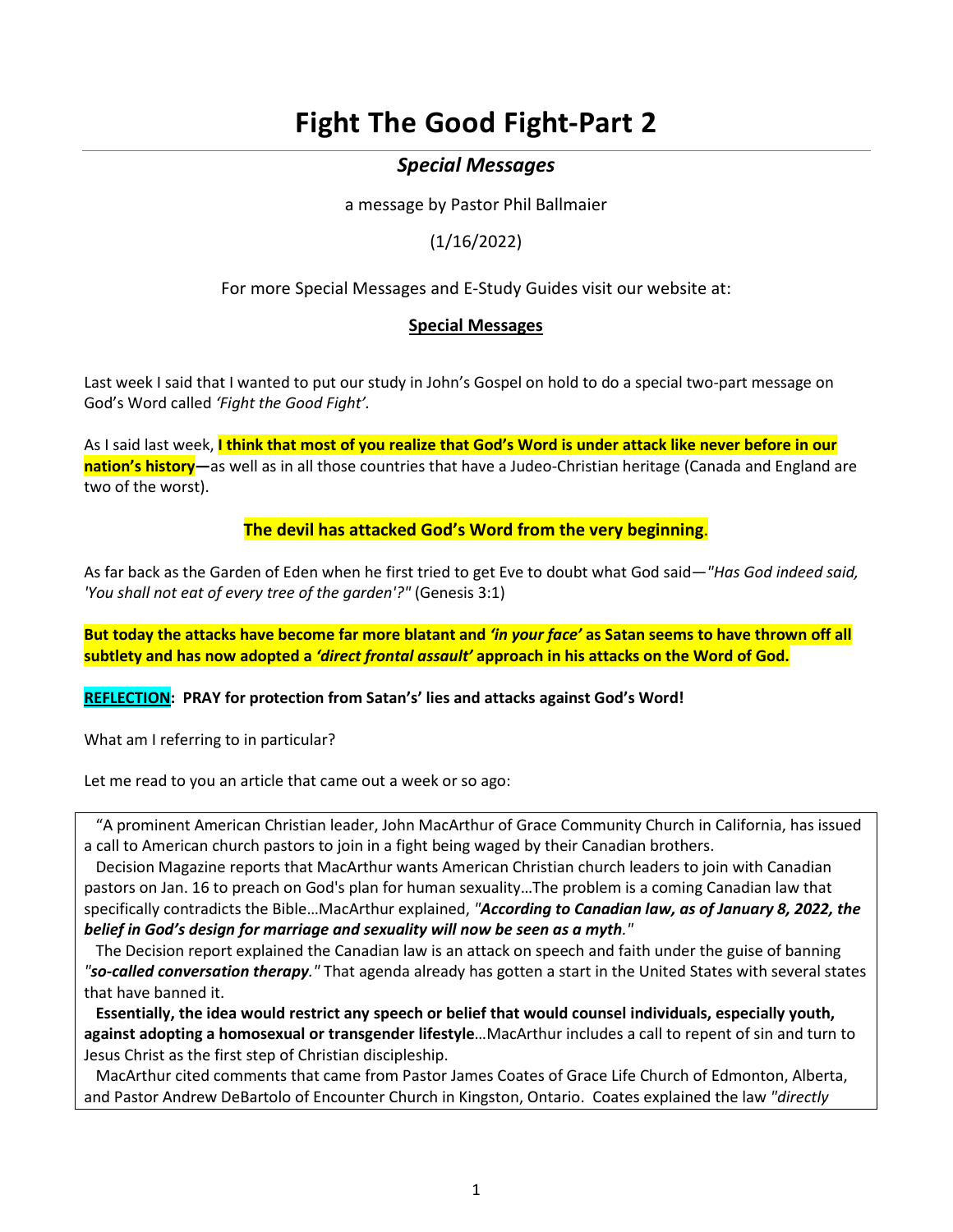*comes against parents and counselors who would seek to offer biblical counsel with respect to sexual immorality and gender"* and could *"criminalize evangelism"* if a person turns from homosexuality or transgenderism or is encouraged to do so.

And DeBartolo explained, *"On January 16, 2022, faithful men across this country (and many in the United States as well) will be preaching on God's design for marriage and the biblical ethic of sexuality. We will be doing so illegally, declaring to the state that there is one God and one Lord over His church, and that Christ alone gets to both define marriage and dictate what is required in the pulpit. We are honored that our American brothers will be joining us in this."*

 MacArthur pointed out what pastors are supposed to do: *"Our calling as Gospel ministers is to preach the truth, confront sin, and call all men to repentance and obedience to the Gospel—the good news that achieves soul conversion and saves sinners from eternal wrath."*

 He asks other pastors, *"Will you stand with me and our Canadian brothers and confront, in a spirit of love and mercy, the damning sins legalized in our culture? And will you join the nationwide effort to preach on a biblical view of sexual morality on January 16, 2022, and proclaim the Gospel of salvation that is now criminalized?"…*

 MacArthur explained a unified message from Christian pastors *"will put the Canadian and the U.S. governments on notice that they have attacked the Word of God. We are all well-aware of the evil power and destructive influence of the homosexual and transgender ideology. Our government is bent on not only normalizing this perversion, but also legalizing it, and furthermore criminalizing opposition to it."*

**>>>** Now I don't agree with John MacArthur on all points of theology—but this issue transcends any differences we might have on non-essential doctrines of the Christian faith.

This, dear people, is a blatant attack on the Word of God, the design of God, and the creation of God for human sexuality! **This is, pure and simple, a rebellion against Almighty God—make no mistake about it!** There is nothing more basic and fundamental to civilization than human sexuality.

**REFLECTION: PRAY for our Canadian brothers & sisters in Christ to fight the fight for God's Word.**

When people on the left constantly tell us that they *"follow the science"*—then human sexuality should be a no brainer!

> **Nothing is more a matter of science in the matter of human physicality than gender—it's coded into our DNA.**

Whether a person is male, or female is a matter of *genetics*—not preference. But look, the fight over human sexuality isn't really a fight with society—**it is a fight with God!**

**It's a** *radical***,** *rebellion* **against His divine order and plan—plain and simple!**

**1 Samuel 15:23 (NKJV)** 

23 For rebellion *is as* the sin of witchcraft, And stubbornness *is as* iniquity and idolatry. Because you have rejected the word of the LORD, He also has rejected you from *being* king."

**►** As we just pointed out, **the new Canadian law is a direct assault on the validity of the Bible** and blatantly contradicts that which has been the bedrock of the Judeo-Christian faith (not to mention the foundation of Western civilization) for centuries.

#### **Psalm 11:3 (NKJV)**

 $3$  If the foundations are destroyed, What can the righteous do?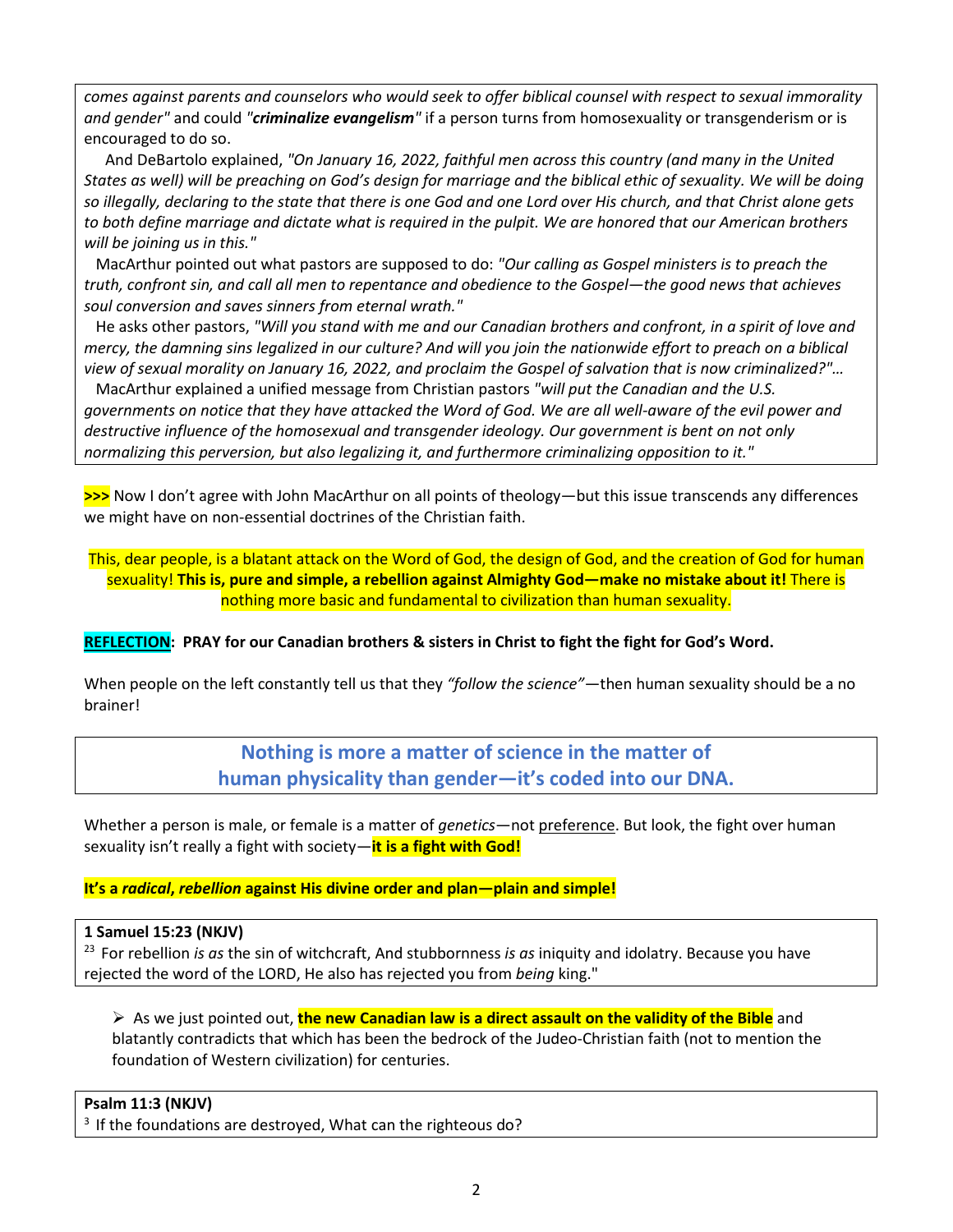**EXEC** Nothing is more foundational to civilization that human sexuality—**and Satan knows it.** 

**Destroy the foundation of God's creation where men are created biological males and women** are created by God as biological females (for life) both with fundamental roles to fulfill in society (God ordained roles— Ephesians 5:21-33)—**and you'll destroy marriage, the family, society, and the Church!**

All the institutions that society is built upon will crumble and with-it human civilization itself—that's how vital the biblical doctrine of human sexuality is! Historians tells us that the last stage before a culture/nation/ civilization falls into obscurity is open, blatant, militant homosexuality.

**REFLECTION: PRAY for the writers and supporters of this law to have them turn to God for insight, may they repent and seek His word not Mans word and may they work to reject this new law.**

**What exactly does God (in His Word) say on the subject of human sexuality?**

#### **Genesis 1:27 (NKJV)**

27 So God created man in His *own* image; in the image of God, He created him; male and female He created them.

When the question of marriage and divorce was posed to Jesus by those leaders in Israel that wanted to circumvent the clear teaching of the Word of God on the subject—Jesus responded in a clear, unequivocal way and in so doing, **gives us God's design for human sexuality**:

#### **Mark 10:6-8 (NKJV)**

6 …from the beginning of the creation, God *'made them male and female.'* <sup>7</sup>*'For this reason a man shall leave his father and mother and be joined to his wife,* <sup>8</sup>*and the two shall become one flesh'…"*

Let's be clear—the Canadian law that just passed attacking human sexuality as defined in the Bible by calling it a 'myth' is merely the latest salvo in the long war against God's Word—the latest attack on God's design for marriage and family.

# **Marriage is the only institution that God created that pre-dates the fall.**

# **Marriage was given by God** *before* there was sin in the world which means that it is not a product of sinful, fallen man-but the creation of a holy, righteous God.

• **Marriage** *is* **a creation of God and as such only God has the right to define it and regulate it.** Even though today people are pushing for *'gay marriages'* or *'group* marriages'—these **don't** qualify as marriages in the eyes of God.

# **"But from the beginning of the creation, God 'made them male and female.'" (Mark 10:6)**

First of all, Jesus tells us that God created them from the beginning—**"male and female".** 

In the Hebrew text of Genesis 1:27, both *male* and *female* are in the emphatic position, giving the sense of *"the one male and the one female."*

**In other words, God did not create a group of males and females who could pick and choose mates as it suited them—there was no provision (or even the possibility) for multiple or alternate spouses.**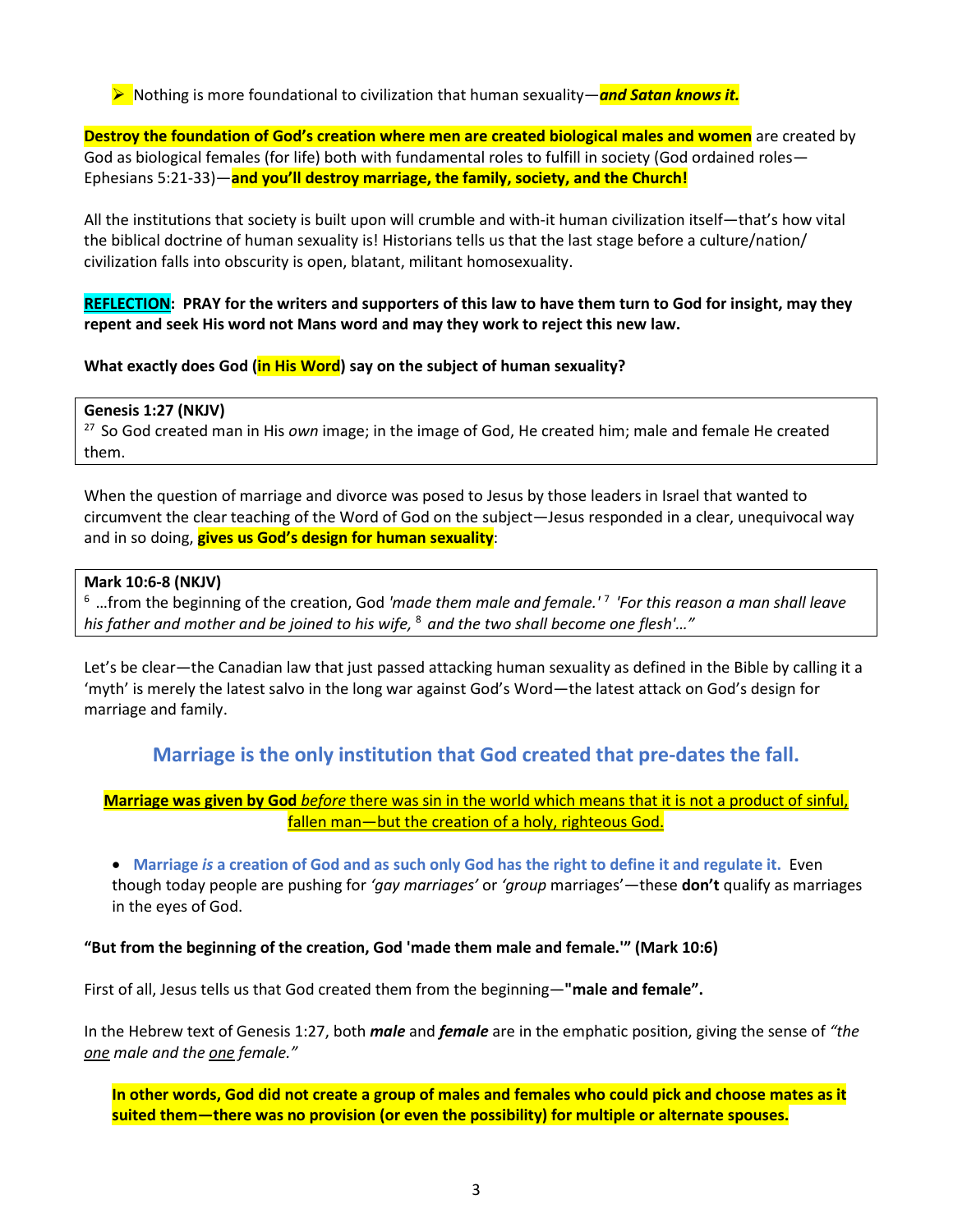**There was only one man and one woman in the beginning and for that reason, divorce and remarriage was not an option (in the original plan of God for marriage)—and neither was homosexuality.**

**Human sexuality was never intended by God to be a difficult or controversial subject—God made two genders and ordained that marriage be limited to one genetic male and one genetic female—PERIOD!**

**REFLECTION: PRAY for the Word of God to fall upon the writers and supporters of this new law; they would seek His Word and repent; protect the people who need biblically based guidance in their lives.**

The **confusion** comes in when fallen people get rid of God, appoint themselves as God, and begin to do whatever seems right in their own eyes—

#### **Judges 21:25 (NKJV)**

25 In those days *there was* no king in Israel; everyone did *what was* right in his own eyes.

#### **Isaiah 5:21 (NKJV)**

<sup>21</sup> Woe to *those who are* wise in their own eyes, And prudent in their own sight!

#### **Deuteronomy 12:8 (NKJV)**

8 You shall not at all do as we are doing here today--every man doing whatever *is* right in his own eyes--

This is where we are as a society—people have severed themselves from God and His Word and have set themselves adrift in a sea of **moral relativism** where truth is now subjective and relative based on *feelings* (*"I feel that my truth is my truth, and your truth is your truth."*)

However, **whenever people reject God's design for human sexuality** (2 genders consisting of one biological male and one biological female)—**sexual identities and sexual practices quickly deteriorate into confusion, chaos, and gross perversion.**

Have you taken the time to Google **how many genders** people claim there are today? I have, and the number is roughly **72** (I say roughly because it's a 'fluid' number)!

Let me share some of them with you (in alphabetical order not in order of most important or popularity)—

#### **Agender**

A person who is agender does not identify with any particular gender, or they may have no gender at all.

#### **Androgyne**

A person who identifies as androgyne has a gender that is either both masculine and feminine or between masculine and feminine.

#### **Bigender**

A person who identifies as bigender has [two genders.](https://lgbtqia.ucdavis.edu/educated/glossary)

#### **Cisgender**

A cisgender person identifies with the sex that they were assigned at birth.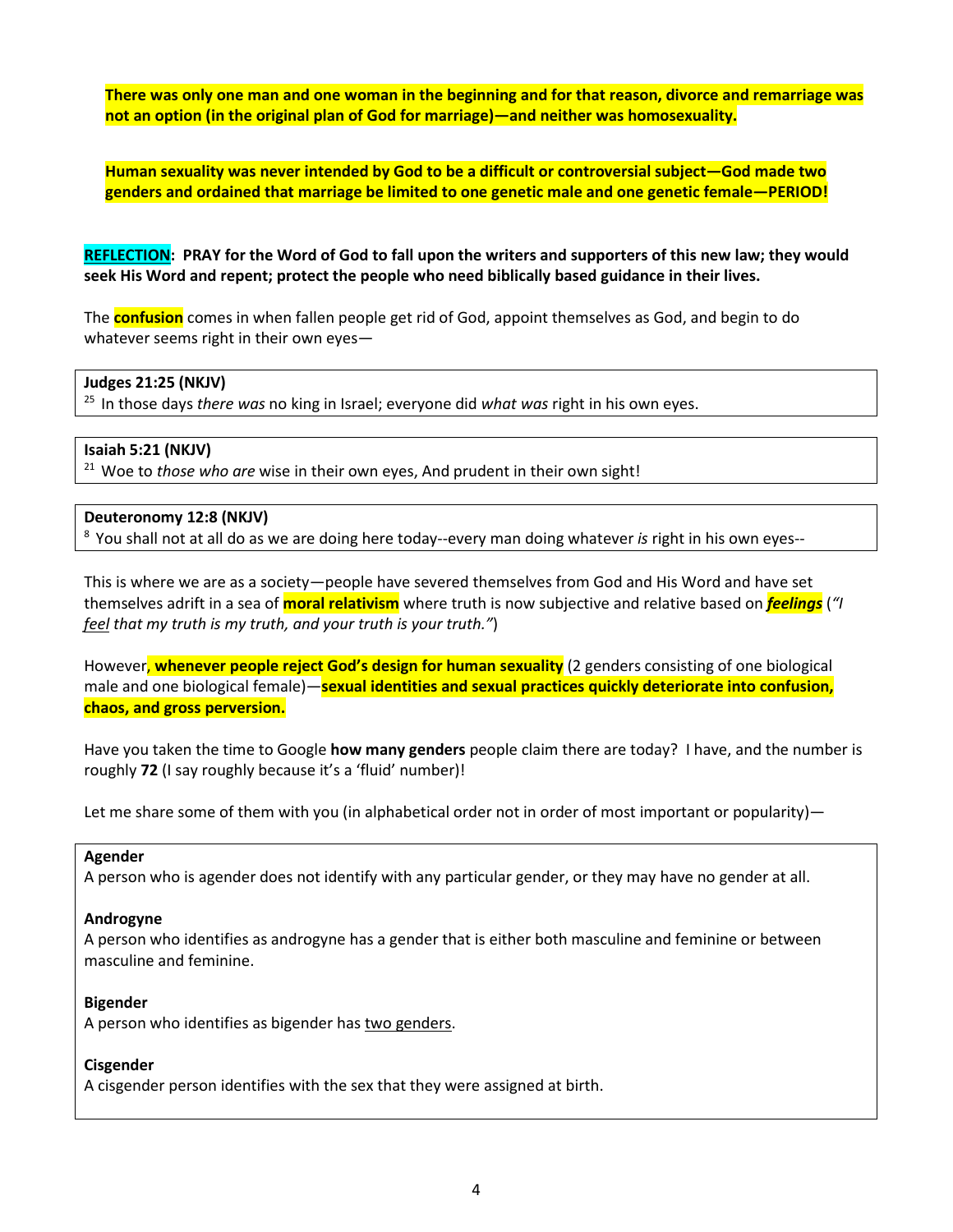## **Genderfluid**

A person who identifies as genderfluid has a gender identity and presentation that shifts between, or shifts outside of, society's expectations of gender.

#### **Gender outlaw**

A person who identifies as a gender outlaw refuses to allow society's definition of "male" or "female" to define them.

## **Genderqueer**

A person who identifies as genderqueer has a gender identity or expression that is not the same as society's expectations for their assigned sex or assumed gender.

## **Nonbinary**

A person who identifies as nonbinary does not experience gender within the gender binary. People who are nonbinary may also experience overlap with different gender expressions, such as being gender non-conforming.

## **Omnigender**

A person who identifies as omnigender experiences and possesses all genders.

## **Polygender and pangender**

People who identify as polygender or pangender experience and display parts of multiple genders.

#### **Transgender**

This is an umbrella term that encompasses all people who experience and identify with a different gender than that which their assigned sex at birth would suggest.

Although most people think of trans men and trans women when hearing the word transgender, this term also encompasses people who identify as a gender other than man or woman, including nonbinary and genderfluid.

#### **Trans**

Trans is a more inclusive term that covers those who identify as nonbinary and those who are genderless, according to the [LGBTQIA Resource Center.](https://lgbtqia.ucdavis.edu/educated/glossary)

#### **Two Spirit**

Two Spirit is an umbrella term that encompasses different sexualities and genders in Indigenous Native American communities.

These are some of the gender identities (the genders that people identify with).

**Gender identity flows from sexual preference** (not the other way around)—in other words, the sexual practices that people are drawn to and embrace becomes the criteria for which gender they identify with (*"I'm drawn to 'xyz' sexual practices therefore I must be 'xyz' gender"* etc.)

**REFLECTION: PRAY for the people in Canada and around the world who have fallen for Satan's lies and lead them to God's Word for clarity and to remove this confusion regarding human sexuality.**

**When it comes to sexual preference and practice—I'll let the LORD Himself give you the list (from Leviticus) as to what constitutes aberrant (abnormal) sexual practices which God calls sin and forbids people from engaging in:**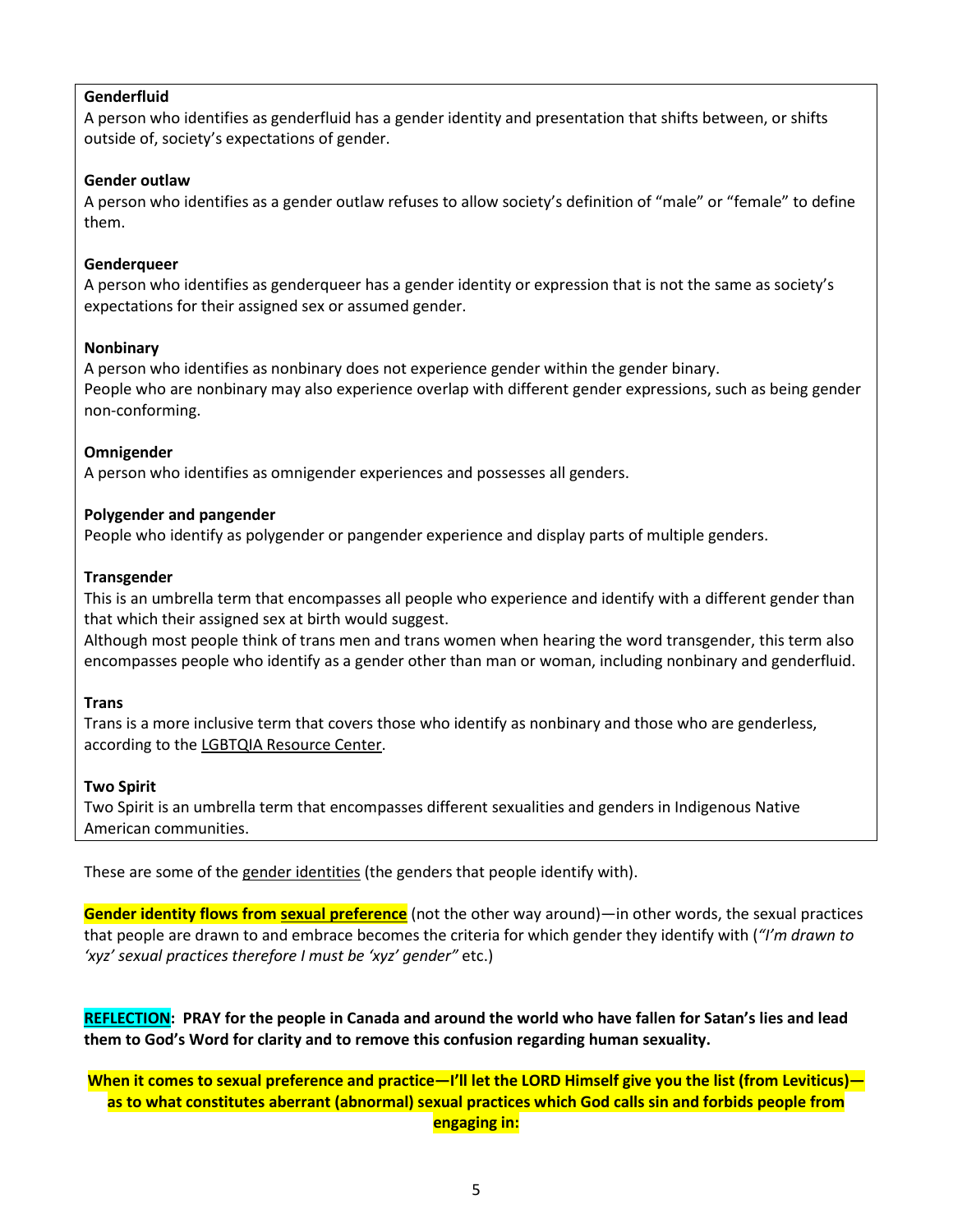**Leviticus 18:1-30 (NLT2)** 

<sup>1</sup> Then the LORD said to Moses,  $2$  "Give the following instructions to the people of Israel. I am the LORD your God. <sup>3</sup> So do not act like the people in Egypt, where you used to live, or like the people of Canaan, where I am taking you. You must not imitate their way of life. <sup>4</sup> You must obey all my regulations and be careful to obey my decrees, for I am the LORD your God.<sup>5</sup> If you obey my decrees and my regulations, you will find life through them. I am the LORD.

<sup>6</sup> "You must never have sexual relations with a close relative, for I am the LORD.<br><sup>7</sup> "Do not violate your father by having sexual relations with your mother. She is your mother; you must not have *sexual relations with her…*

*9 "Do not have sexual relations with your sister or half-sister, whether she is your father's daughter or your mother's daughter, whether she was born into your household or someone else's.* 

*10 "Do not have sexual relations with your granddaughter, whether she is your son's daughter or your daughter's daughter, for this would violate yourself…*

*12 "Do not have sexual relations with your father's sister, for she is your father's close relative. 13 "Do not have sexual relations with your mother's sister, for she is your mother's close relative...*

*15 "Do not have sexual relations with your daughter-in-law; she is your son's wife, so you must not have sexual relations with her.* 

*16 "Do not have sexual relations with your brother's wife, for this would violate your brother…*

*22 "Do not practice homosexuality, having sex with another man as with a woman. It is a detestable sin.* 

*23 "A man must not defile himself by having sex with an animal. And a woman must not offer herself to a male animal to have intercourse with it. This is a perverse act.* 

 $24$  "Do not defile yourselves in any of these ways, for the people I am driving out before you have defiled themselves in all these ways. <sup>25</sup> Because the entire land has become defiled, I am punishing the people who live there. I will cause the land to vomit them out. <sup>26</sup> You must obey all my decrees and regulations. You must not commit any of these detestable sins. This applies both to native-born Israelites and to the foreigners living among you. <sup>27</sup> "All these detestable activities are practiced by the people of the land where I am taking you, and this is how the land has become defiled…

<sup>30</sup> So obey my instructions, and do not defile yourselves by committing any of these detestable practices that were committed by the people who lived in the land before you. I am the LORD your God."

**All of these sexual practices fall under the heading of** *'pornea'—***the Greek word which the word** *pornography* **comes from and means—***"any kind of sexual sin or perversion"* **(adultery, homosexuality, incest, pedophilia, bestiality etc.) that God has forbidden people to practice.**

(I heard a pastor say one time that*—"sex is like a fire in a fireplace…"*)

But when Christians think of aberrant sexual practices—they most often think of *homosexual*, sexual practices.

We have many gay and lesbian people in society who say they believe in God and believe that He made them *homosexual* the same way He made other people *heterosexual*—just like He made some people right-handed and others left-handed.

 **Look**, if God said in His Word that He made some people heterosexual and some people homosexual, just like He made some people right-handed and some people left-handed—I would be up here telling the world that God's Word says that homosexuality is a holy creation of God and not sin.

But that isn't the case—**God condemns homosexuality in both the Old and New Testaments** and says that those who practice it will be sent to hell forever (again, not that homosexuality is by any means the only sexual practice or practice that God condemns—Revelation 21:8):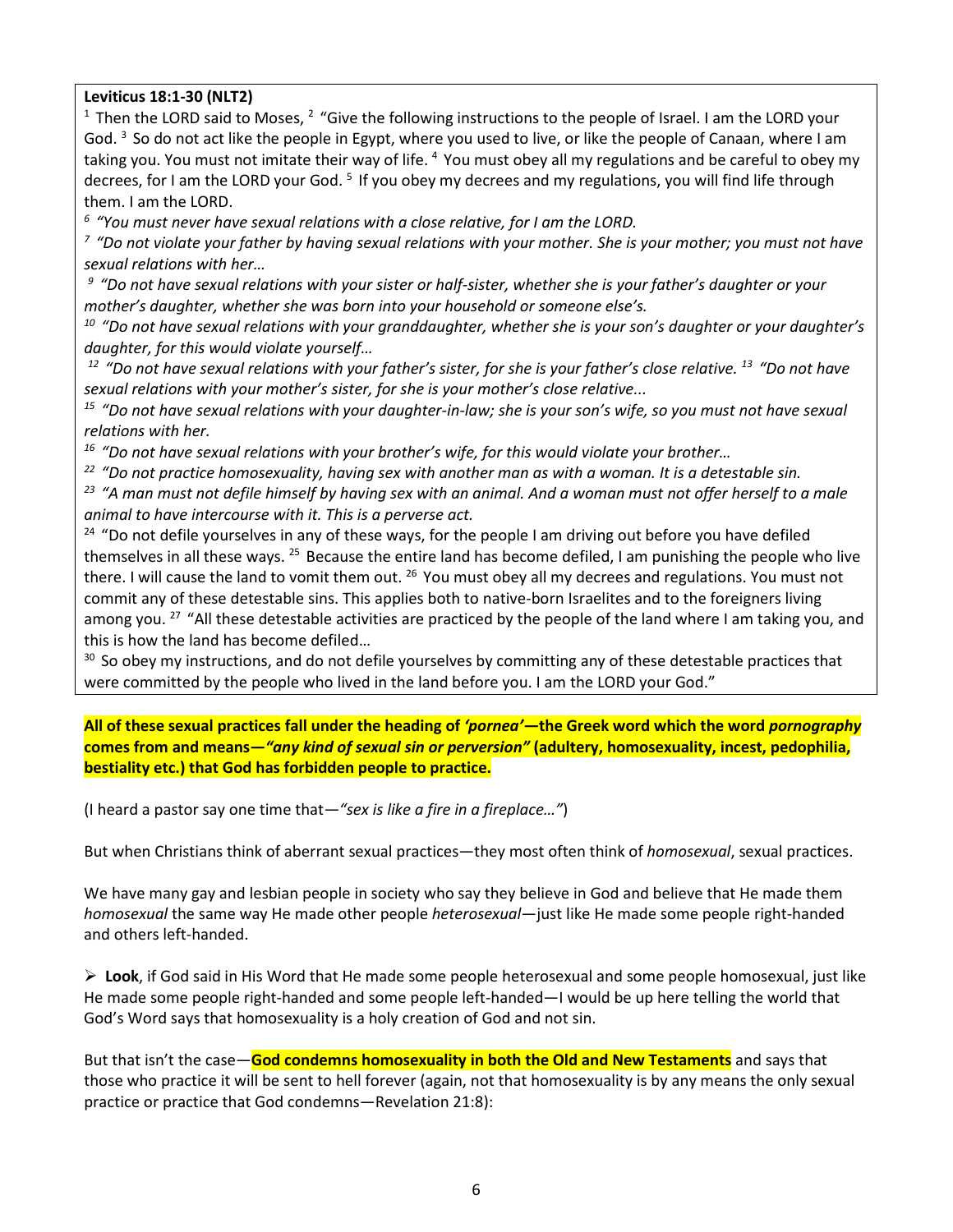# **Leviticus 20:13 (NLT2)**

 $13$  "If a man practices homosexuality, having sex with another man as with a woman, both men have committed a detestable act. They must both be put to death, for they are guilty of a capital offense.

#### **Romans 1:24-32 (NLT2)**

<sup>24</sup> So God abandoned them to do whatever shameful things their hearts desired. As a result, they did vile and degrading things with each other's bodies. <sup>25</sup> They traded the truth about God for a lie. So they worshiped and served the things God created instead of the Creator himself, who is worthy of eternal praise! Amen. <sup>26</sup> That is why God abandoned them to their shameful desires. Even the women turned against the natural way to have sex and instead indulged in sex with each other. <sup>27</sup> And the men, instead of having normal sexual relations with women, burned with lust for each other. Men did shameful things with other men, and as a result of this sin, they suffered within themselves the penalty they deserved. <sup>28</sup> Since they thought it foolish to acknowledge God, he abandoned them to their foolish thinking and let them do things that should never be done. <sup>29</sup> Their lives became full of every kind of wickedness, sin, greed, hate, envy, murder, quarreling, deception, malicious behavior, and gossip. <sup>30</sup> They are backstabbers, haters of God, insolent, proud, and boastful. They invent new ways of sinning, and they disobey their parents. <sup>31</sup> They refuse to understand, break their promises, are heartless, and have no mercy. <sup>32</sup> They know God's justice requires that those who do these things deserve to die, yet they do them anyway. Worse yet, they encourage others to do them, too.

#### **1 Corinthians 6:9-11 (NLT2)**

<sup>9</sup> Don't you realize that those who do wrong will not inherit the Kingdom of God? Don't fool yourselves. Those who indulge in sexual sin, or who worship idols, or commit adultery, or are male prostitutes, or practice homosexuality,  $^{10}$  or are thieves, or greedy people, or drunkards, or are abusive, or cheat people—none of these will inherit the Kingdom of God. <sup>11</sup> Some of you were once like that [NKJV—"And such were some of you."] But you were cleansed; you were made holy; you were made right with God by calling on the name of the Lord Jesus Christ and by the Spirit of our God.

 **But this is the whole point—only Jesus Christ can make a person whole by making them a new creation, where old things (sins) pass away, and all things become new.**

 **Only believing in and receiving Jesus Christ into a person's heart and life can restore them to normalcy and wholeness—which is what the Great Commission is all about.**

 **God commanded His Church to go into all the world and share the** *'good news'* **(Gospel) of God's love and forgiveness with fallen sinners who are living in rebellion against God and His commandments.**

 **But if the current law passed in Canada on January 8 of this year comes to America—the sharing of the Gospel will be outlawed and those who share it (especially those who share it with those who are gay, lesbian and transgender)—will be prosecuted, fined and/or imprisoned!**

**REFLECTION: PRAY for a Christian revival in Canada and America, bringing the Word of God back to the forefront, back to the priority it should be in their lives.**

 *"Let's just state the obvious. If the government can tell you it is illegal to teach biblical truth on the issue of human sexuality [especially to the LGBTQ community] …understand two things: Number one, it won't stop with LGBTQ issues—it will eventually lead to the criminalization of whatever Christian speech is no longer politically attractive. And that eventually will mean everything that is revealed in Scripture, most essentially, the Gospel of*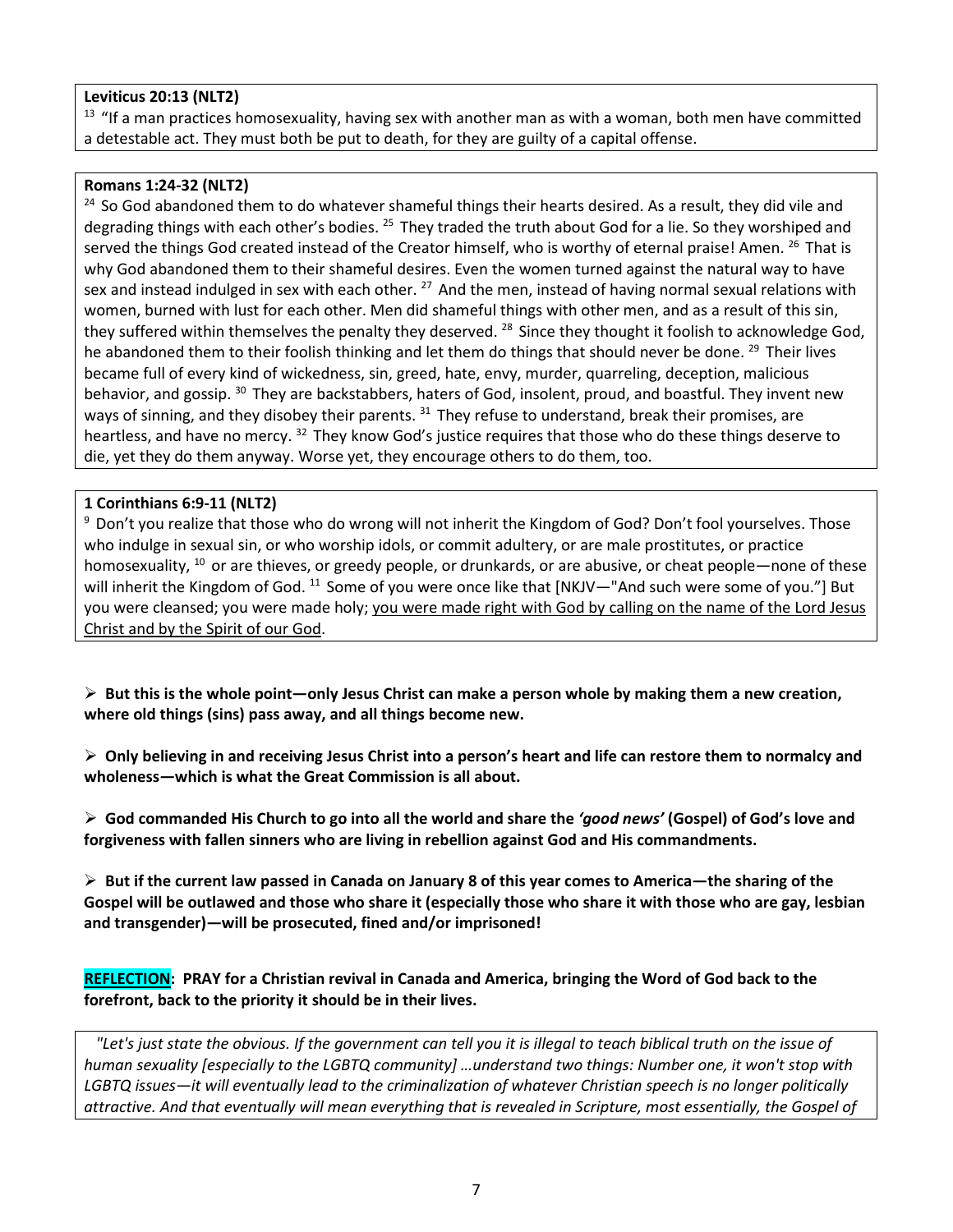*Jesus Christ,'* warned Albert Mohler, the president of the Southern Baptist Theological Seminary, the flagship school of the Southern Baptist Convention. He continued, *'Right now in this turning point between 2021 and 2022, we see the shape of the challenge coming to the Christian church even more clearly, or even more ominously. We are about to find out where the biblical Christians are on both sides of the Atlantic, and as you and I know, on both sides of the American/Canadian border."*

# **Ladies and gentlemen, the 'gauntlet' has been thrown down and the time has come to make our voices heard.**

# **This is our moment in the history of the Church to take a stand and fight for the truth of God.**

## **Jude 1:3 (NKJV)**

<sup>3</sup> Beloved, while I was very diligent to write to you concerning our common salvation, I found it necessary to write to you exhorting you to contend earnestly for the faith which was once for all delivered to the saints. **1 Timothy 6:12 (NKJV)** 

 $12$  Fight the good fight of faith...

#### Martin Luther—

 *"If I profess with the loudest voice and clearest exposition every portion of the truth of God except that point which the world and the devil are at that moment attacking—I am not confessing Christ however boldly I may be professing Christ.* 

 *Where the battle rages there the loyalty of the soldier is proved and to be steady on all the battlefield besides is mere flight and disgrace if he flinches at that point."*

#### **2 Corinthians 10:4-5 (NKJV)**

4 For the weapons of our warfare *are* not carnal but mighty in God for pulling down strongholds, 5 casting down arguments and every high thing that exalts itself against the knowledge of God, bringing every thought into captivity to the obedience of Christ.

**The weapons of our warfare are prayer and the Word of God—it is time we start to use them without fear and without compromise.**

**The devil is our enemy, not the gay community or anyone else he has taken captive to do his will—**

**REFLECTION: PRAY for those who are sexually confused – asking for God's Holy Spirit to fall upon them and surround them with His protection and Strengthen the Christian believers caught in this battle – keep them strong and diligent as they fight this terrible law in Canada.**

## **2 Timothy 2:23-26 (NLT2)**

<sup>23</sup> Again I say, don't get involved in foolish, ignorant arguments that only start fights. <sup>24</sup> A servant of the Lord must not quarrel but must be kind to everyone, be able to teach, and be patient with difficult people. <sup>25</sup> Gently instruct those who oppose the truth. Perhaps God will change those people's hearts, and they will learn the truth. <sup>26</sup> Then they will come to their senses and escape from the devil's trap. For they have been taken captive by him to do whatever he wants.

**REFLECTION: PRAY for a Christian stronghold in America; call upon Jesus to protect our Country, our Constitution, our Families from similar laws passing here in the USA. Pray for Christian Pastors to step up and teach God's Word and resist efforts to pervert God's Word. Seek the Lord's protection over the sanctity of**